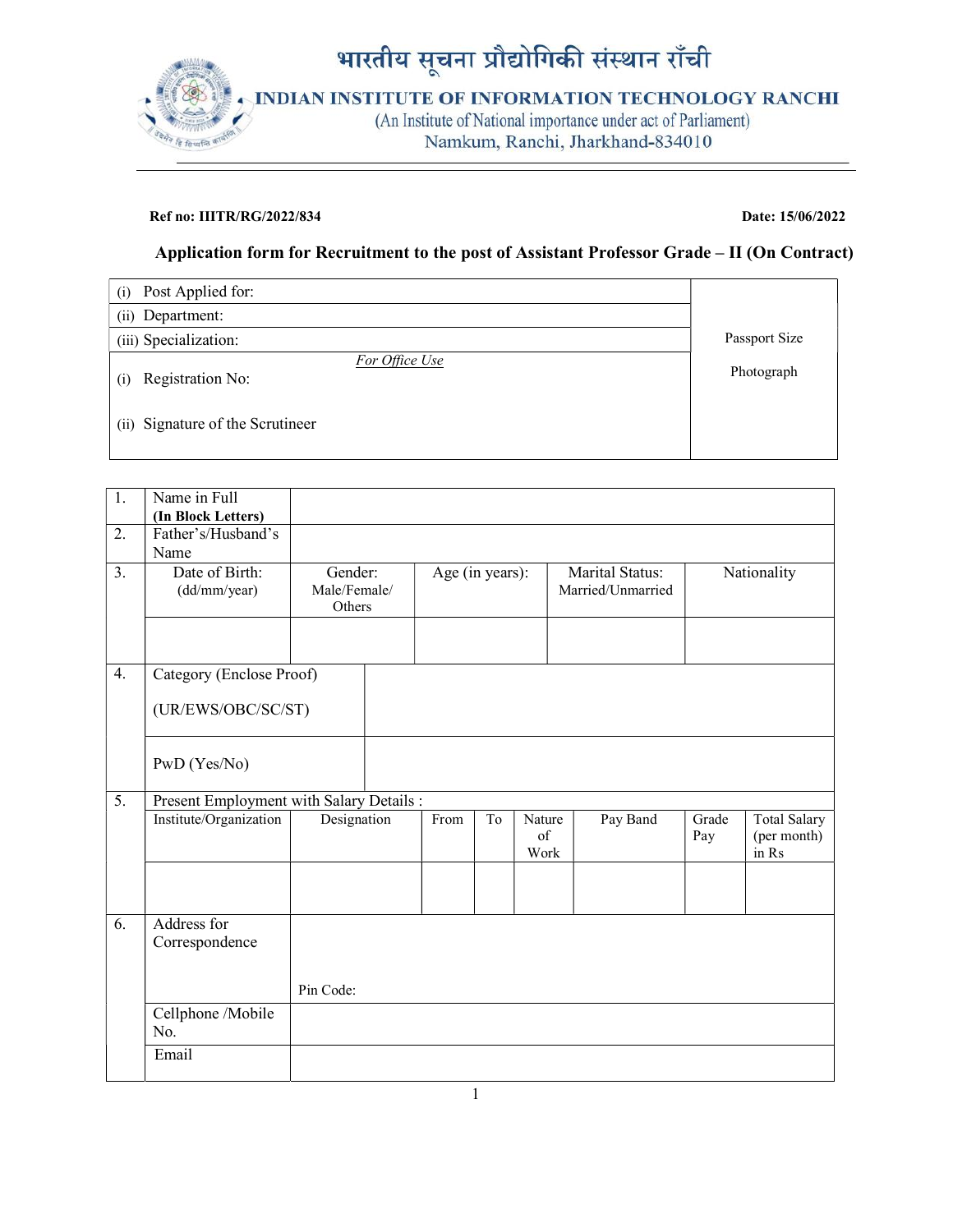| 7.  |                                                                                  | <b>Permanent Address</b>                        |           |  |                |                                           |                    |                                 |                       |
|-----|----------------------------------------------------------------------------------|-------------------------------------------------|-----------|--|----------------|-------------------------------------------|--------------------|---------------------------------|-----------------------|
|     |                                                                                  |                                                 |           |  |                |                                           |                    |                                 |                       |
|     |                                                                                  |                                                 | Pin Code: |  |                |                                           |                    |                                 |                       |
| 8.  |                                                                                  | <b>Educational Qualifications:</b>              |           |  |                |                                           |                    |                                 |                       |
|     | Sl.<br>N<br>0.                                                                   | Degree Obtained                                 |           |  | Specialization | Name of the<br>University/Board/Institute | Year of<br>Passing | $%$ of<br>Marks/<br><b>CGPA</b> | Class<br>Divis<br>ion |
|     | i.                                                                               | Ph.D.                                           |           |  |                |                                           |                    |                                 |                       |
|     | ii.                                                                              | M.Tech/M.E/MBA/MCA/<br>MS/M.Sc/MA               |           |  |                |                                           |                    |                                 |                       |
|     | iii.                                                                             | B.Tech/B.E/B.Sc/BA                              |           |  |                |                                           |                    |                                 |                       |
|     | iv.                                                                              | <b>XII Class</b>                                |           |  |                |                                           |                    |                                 |                       |
|     | V.                                                                               | X Class                                         |           |  |                |                                           |                    |                                 |                       |
|     | vi.                                                                              | Other if any                                    |           |  |                |                                           |                    |                                 |                       |
| 9.  |                                                                                  | Ph.D. Degree Details                            |           |  |                |                                           |                    |                                 |                       |
|     |                                                                                  | (i) Ph.D. Thesis Title                          |           |  |                |                                           |                    |                                 |                       |
|     |                                                                                  | (ii) Research area of Ph.D. Thesis work         |           |  |                |                                           |                    |                                 |                       |
|     | (iii) Date of Submission of Ph.D. Thesis                                         |                                                 |           |  |                |                                           |                    |                                 |                       |
|     | (iv) Date of the Award of Ph.D. Degree<br>(v) Name(s) of Supervisor(s) & Address |                                                 |           |  |                |                                           |                    |                                 |                       |
|     |                                                                                  |                                                 |           |  |                |                                           |                    |                                 |                       |
|     |                                                                                  |                                                 |           |  |                |                                           |                    |                                 |                       |
|     |                                                                                  | M.Tech Details:                                 |           |  |                |                                           |                    |                                 |                       |
| 10. |                                                                                  |                                                 |           |  |                |                                           |                    |                                 |                       |
|     | (i)                                                                              | M.Tech Dissertation Title                       |           |  |                |                                           |                    |                                 |                       |
|     |                                                                                  | (ii) Area of M.Tech Dissertation Work           |           |  |                |                                           |                    |                                 |                       |
|     |                                                                                  | (iii) Name(s) of Supervisor(s) & Address        |           |  |                |                                           |                    |                                 |                       |
|     |                                                                                  |                                                 |           |  |                |                                           |                    |                                 |                       |
|     |                                                                                  |                                                 |           |  |                |                                           |                    |                                 |                       |
| 11. |                                                                                  | Post-Doctoral Fellowship Details, if any        |           |  |                |                                           |                    |                                 |                       |
|     |                                                                                  | (i) No. of years of Post-Doctoral<br>Fellowship |           |  |                |                                           |                    |                                 |                       |
|     |                                                                                  |                                                 |           |  |                |                                           |                    |                                 |                       |
|     |                                                                                  | (ii) Area of Specialization                     |           |  |                |                                           |                    |                                 |                       |
|     |                                                                                  |                                                 |           |  |                |                                           |                    |                                 |                       |
|     |                                                                                  | (iii) Institute/ R&D Lab                        |           |  |                |                                           |                    |                                 |                       |
|     |                                                                                  |                                                 |           |  |                |                                           |                    |                                 |                       |
|     |                                                                                  |                                                 |           |  |                |                                           |                    |                                 |                       |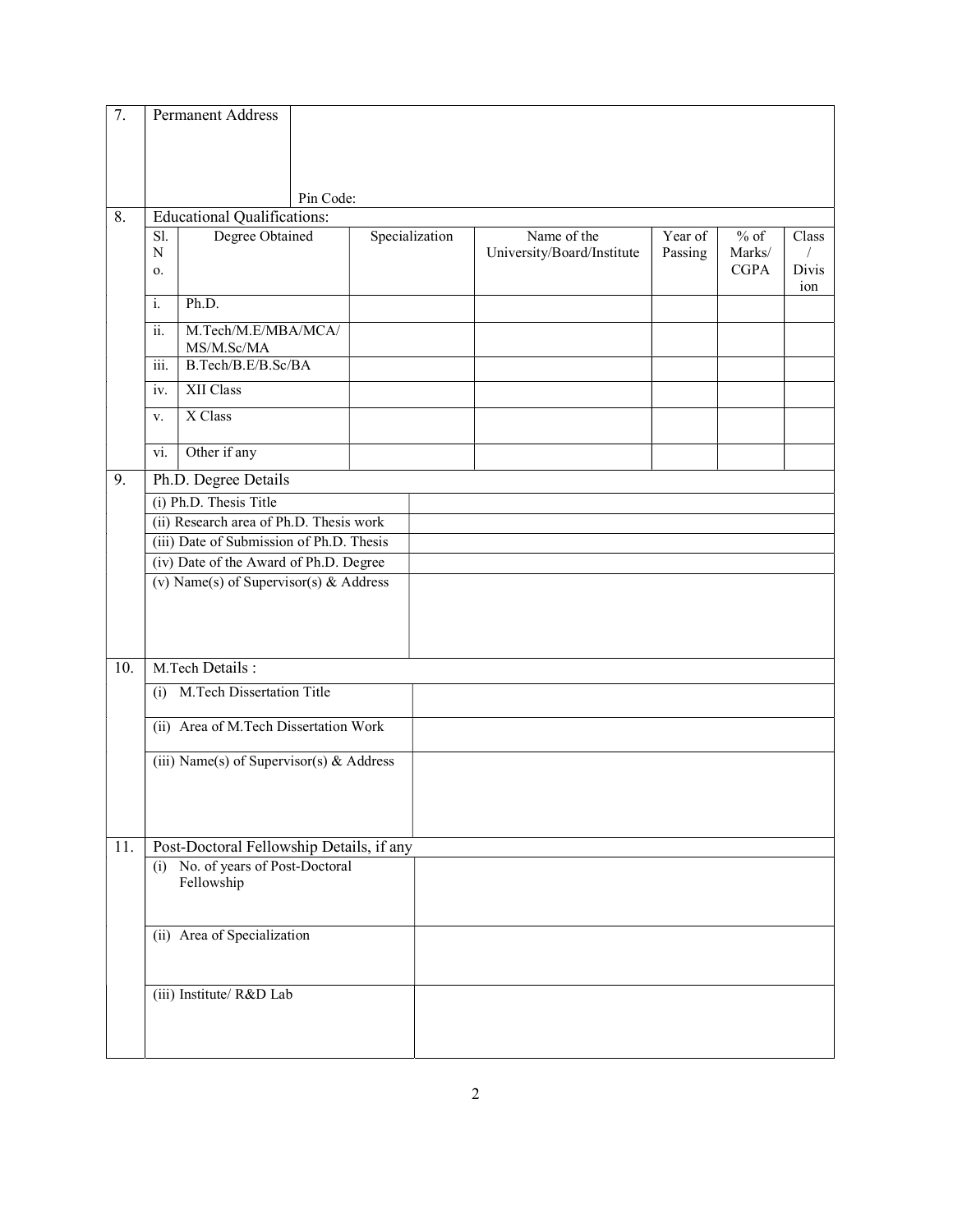| 12. | Post-Ph.D. Industrial Experience (in years): |      |                     |          |             |                   |                                |  |
|-----|----------------------------------------------|------|---------------------|----------|-------------|-------------------|--------------------------------|--|
|     | Industry/Organization                        | From | T <sub>o</sub>      | Duration | Designation | Nature of<br>work | Total pay<br>with pay<br>scale |  |
|     |                                              |      |                     |          |             |                   |                                |  |
|     |                                              |      |                     |          |             |                   |                                |  |
|     |                                              |      |                     |          |             |                   |                                |  |
|     |                                              |      |                     |          |             |                   |                                |  |
|     |                                              |      |                     |          |             |                   |                                |  |
| 13. | Pre-Ph.D. Industrial Experience (in years):  |      |                     |          |             |                   |                                |  |
|     | Industry/Organization                        | From | To                  | Duration | Designation | Nature of<br>work | Total pay<br>with pay<br>scale |  |
|     |                                              |      |                     |          |             |                   |                                |  |
|     |                                              |      |                     |          |             |                   |                                |  |
|     |                                              |      |                     |          |             |                   |                                |  |
|     |                                              |      |                     |          |             |                   |                                |  |
| 14. | Post-Ph.D. Teaching Experience (in years):   |      |                     |          |             |                   |                                |  |
|     | Institute/Organization                       | From | $\operatorname{To}$ | Duration | Designation | Nature of<br>work | Total pay<br>with pay<br>scale |  |
|     |                                              |      |                     |          |             |                   |                                |  |
|     |                                              |      |                     |          |             |                   |                                |  |
|     |                                              |      |                     |          |             |                   |                                |  |
|     |                                              |      |                     |          |             |                   |                                |  |
|     |                                              |      |                     |          |             |                   |                                |  |
| 15. | Pre-Ph.D. Teaching Experience (in years):    |      |                     |          |             |                   |                                |  |
|     | Institute/Organization                       | From | To                  | Duration | Designation | Nature of<br>work | Total pay<br>with pay<br>scale |  |
|     |                                              |      |                     |          |             |                   |                                |  |
|     |                                              |      |                     |          |             |                   |                                |  |
|     |                                              |      |                     |          |             |                   |                                |  |
|     |                                              |      |                     |          |             |                   |                                |  |
|     |                                              |      |                     |          |             |                   |                                |  |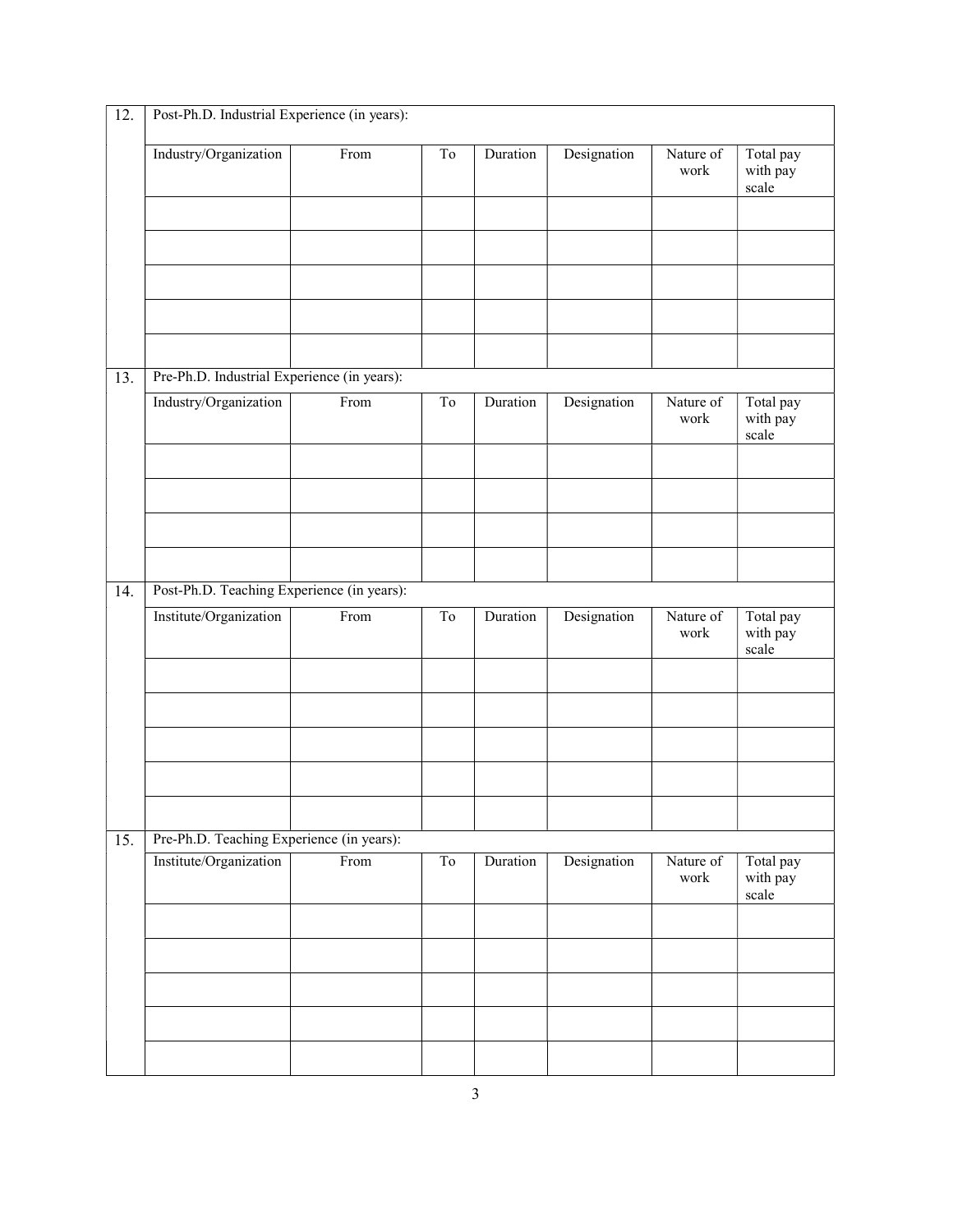| 16. | Post-Ph.D. R&D Experience (in years):               |      |                     |               |                 |                   |                                |  |  |
|-----|-----------------------------------------------------|------|---------------------|---------------|-----------------|-------------------|--------------------------------|--|--|
|     | Institute/Organization                              | From | To                  | Duration      | Designati<br>on | Nature of<br>work | Total pay<br>with pay<br>scale |  |  |
|     |                                                     |      |                     |               |                 |                   |                                |  |  |
|     |                                                     |      |                     |               |                 |                   |                                |  |  |
| 17. | Pre-Ph.D. R&D Experience (in years):                |      |                     |               |                 |                   |                                |  |  |
|     | Institute/Organization                              | From | $\operatorname{To}$ | Duration      | Designati<br>on | Nature of<br>work | Total pay<br>with pay<br>scale |  |  |
|     |                                                     |      |                     |               |                 |                   |                                |  |  |
|     | Administrative Experience (in years):               |      |                     |               |                 |                   |                                |  |  |
| 18. | Institute/Organization                              | From | To                  | Duration      | Designati<br>on | Nature of<br>work | Total pay<br>with pay<br>scale |  |  |
|     |                                                     |      |                     |               |                 |                   |                                |  |  |
|     |                                                     |      |                     |               |                 |                   |                                |  |  |
| 19. | Courses Taught during last 3 years:<br>Course Title |      |                     | Level (UG/PG) |                 | Branch/Course     |                                |  |  |
|     |                                                     |      |                     |               |                 |                   |                                |  |  |
|     |                                                     |      |                     |               |                 |                   |                                |  |  |
|     |                                                     |      |                     |               |                 |                   |                                |  |  |
|     |                                                     |      |                     |               |                 |                   |                                |  |  |
|     |                                                     |      |                     |               |                 |                   |                                |  |  |
|     |                                                     |      |                     |               |                 |                   |                                |  |  |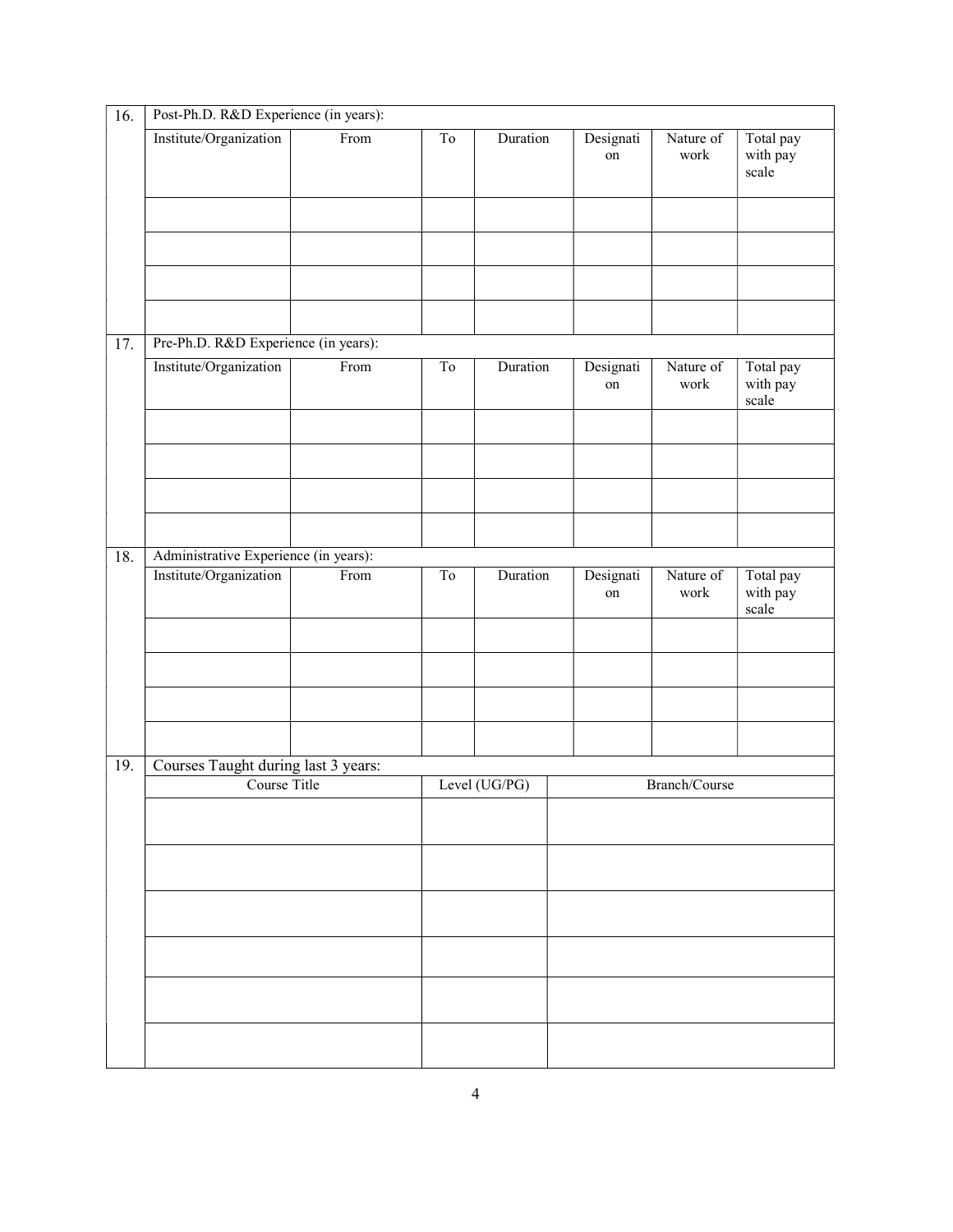| 20. | Number of Courses Developed:                                  |                             |               |           |               |               |  |  |  |
|-----|---------------------------------------------------------------|-----------------------------|---------------|-----------|---------------|---------------|--|--|--|
|     | Course Title                                                  |                             | Level (UG/PG) |           |               | Branch/Cource |  |  |  |
|     |                                                               |                             |               |           |               |               |  |  |  |
|     |                                                               |                             |               |           |               |               |  |  |  |
|     |                                                               |                             |               |           |               |               |  |  |  |
| 21. | Number of Academic Programmes Developed:                      |                             |               |           |               |               |  |  |  |
|     |                                                               | Programme Title             |               |           | Level (UG/PG) |               |  |  |  |
|     |                                                               |                             |               |           |               |               |  |  |  |
|     |                                                               |                             |               |           |               |               |  |  |  |
| 22. | Conducting Laboratory Classes During Last 3 years :           |                             |               |           |               |               |  |  |  |
|     | Course Title                                                  |                             | Level (UG/PG) |           |               | <b>Branch</b> |  |  |  |
|     |                                                               |                             |               |           |               |               |  |  |  |
|     |                                                               |                             |               |           |               |               |  |  |  |
|     |                                                               |                             |               |           |               |               |  |  |  |
| 23. | Research Laboratories Developed:                              |                             |               |           |               |               |  |  |  |
|     | Name of the Laboratory                                        |                             | Level (UG/PG) | Remarks   |               |               |  |  |  |
|     |                                                               |                             |               |           |               |               |  |  |  |
|     |                                                               |                             |               |           |               |               |  |  |  |
|     |                                                               |                             |               |           |               |               |  |  |  |
| 24. | Number of Publications (Only SCI/SCIE Journal to be included) |                             |               |           |               |               |  |  |  |
|     | Nature                                                        |                             |               | Published |               | In-Press      |  |  |  |
|     | (i) Refereed Journals                                         | National (SCI/SCIE)         |               |           |               |               |  |  |  |
|     |                                                               | International<br>(SCI/SCIE) |               |           |               |               |  |  |  |
|     | (ii) Conference<br>Proceedings                                | National                    |               |           |               |               |  |  |  |
|     |                                                               |                             |               |           |               |               |  |  |  |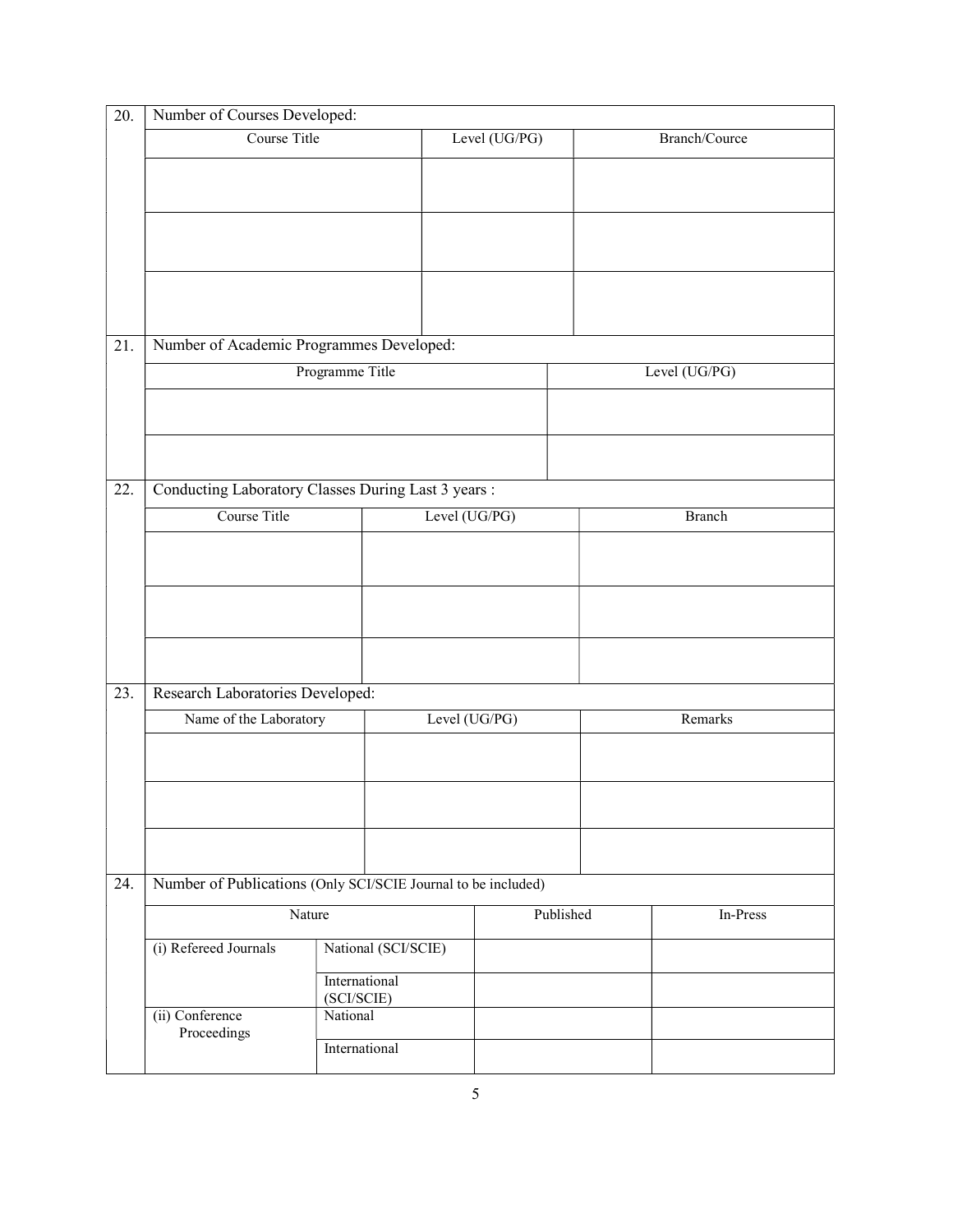| 25. | Number of Books Published:        |                     |               |                          |                       |  |                              |                             |
|-----|-----------------------------------|---------------------|---------------|--------------------------|-----------------------|--|------------------------------|-----------------------------|
|     | Title of the Book                 | Name of Author(s)   |               | Name of the<br>Publisher | <b>ISBN</b><br>No.    |  | Year of<br>Publication       | Reprint No./<br>Edition No. |
|     |                                   |                     |               |                          |                       |  |                              |                             |
|     |                                   |                     |               |                          |                       |  |                              |                             |
|     |                                   |                     |               |                          |                       |  |                              |                             |
|     |                                   |                     |               |                          |                       |  |                              |                             |
| 26. | Number of Chapters Published:     |                     |               |                          |                       |  |                              |                             |
|     | Title of the Chapter<br>$\&$ Book | Name of Author(s)   |               | Name of the<br>Publisher | ISBN No.              |  | Year of<br>Publication       | Reprint No./<br>Edition No. |
|     |                                   |                     |               |                          |                       |  |                              |                             |
|     |                                   |                     |               |                          |                       |  |                              |                             |
|     |                                   |                     |               |                          |                       |  |                              |                             |
|     |                                   |                     |               |                          |                       |  |                              |                             |
| 27. | <b>Editor of Journals</b>         |                     |               |                          |                       |  |                              |                             |
|     |                                   | Name of the Journal |               |                          | Name of the Publisher |  |                              | National /International     |
|     |                                   |                     |               |                          |                       |  |                              |                             |
|     |                                   |                     |               |                          |                       |  |                              |                             |
| 28. | Reviewer of Journals              |                     |               |                          |                       |  |                              |                             |
|     |                                   | Name of the Journal |               | Name of the Publisher    |                       |  | National /International      |                             |
|     |                                   |                     |               |                          |                       |  |                              |                             |
|     |                                   |                     |               |                          |                       |  |                              |                             |
|     |                                   |                     |               |                          |                       |  |                              |                             |
| 29. | Ph.D. Thesis Supervised           |                     | Completed:    |                          |                       |  | On-going:                    |                             |
|     | Title of the Thesis               |                     | Research area |                          | Year                  |  | Supervisor/<br>Co-Supervisor | Completed/<br>On-going      |
|     |                                   |                     |               |                          |                       |  |                              |                             |
|     |                                   |                     |               |                          |                       |  |                              |                             |
|     |                                   |                     |               |                          |                       |  |                              |                             |
|     |                                   |                     |               |                          |                       |  |                              |                             |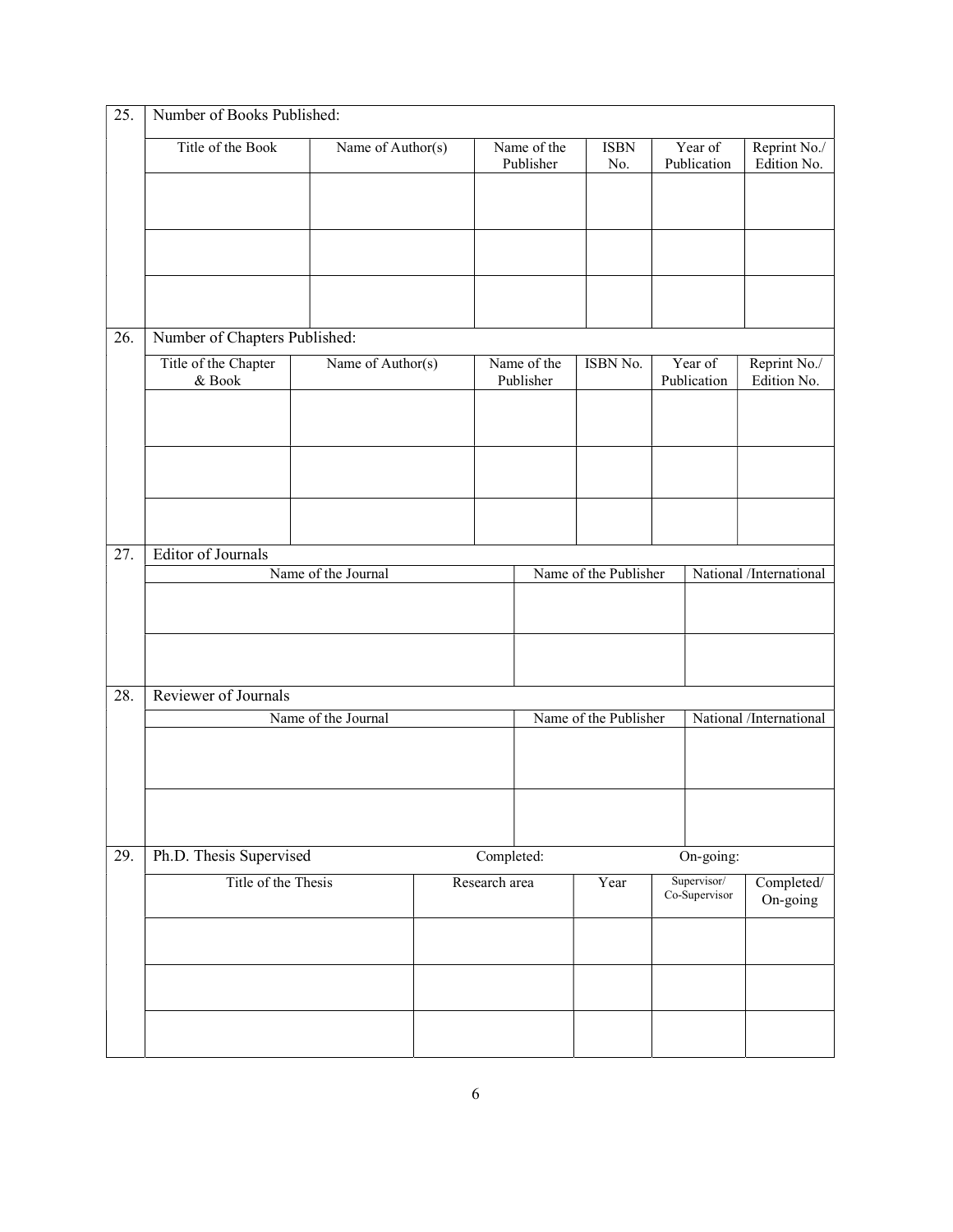|     | Title of the Dissertations  |                       |                           | Specialization            | Year of Completion   |                              | Supervisor/                  |
|-----|-----------------------------|-----------------------|---------------------------|---------------------------|----------------------|------------------------------|------------------------------|
|     |                             |                       |                           |                           |                      |                              | Co-Supervisor                |
|     |                             |                       |                           |                           |                      |                              |                              |
|     |                             |                       |                           |                           |                      |                              |                              |
| 31. | Number of Patents:          |                       |                           |                           |                      |                              |                              |
|     | Name of Patent              | Awarding Organization | Registration<br>No.       |                           | Date & Year of Award | Submitted if<br>any          |                              |
|     |                             |                       |                           |                           |                      |                              |                              |
|     |                             |                       |                           |                           |                      |                              |                              |
| 32. | Sponsored/Industry Projects |                       | Completed:                |                           |                      | On-going:                    |                              |
|     | Title of the Project        | Sponsored<br>Agency   | Year of<br>Complet<br>ion | PI/<br>Co-investigator    |                      | Total<br>Amount in<br>Lakhs. | Completed/<br>Ongoing        |
|     |                             |                       |                           |                           |                      |                              |                              |
|     |                             |                       |                           |                           |                      |                              |                              |
|     |                             |                       |                           |                           |                      |                              |                              |
| 33. | <b>Consultancy Projects</b> |                       | Completed:                |                           |                      | On-going:                    |                              |
|     | Title of the Project        | Organization          |                           | Amount of grant in Lakhs. |                      | Period                       | PI/<br>$Co-$<br>investigator |
|     |                             |                       |                           |                           |                      |                              |                              |
|     |                             |                       |                           |                           |                      |                              |                              |
|     |                             |                       |                           |                           |                      |                              |                              |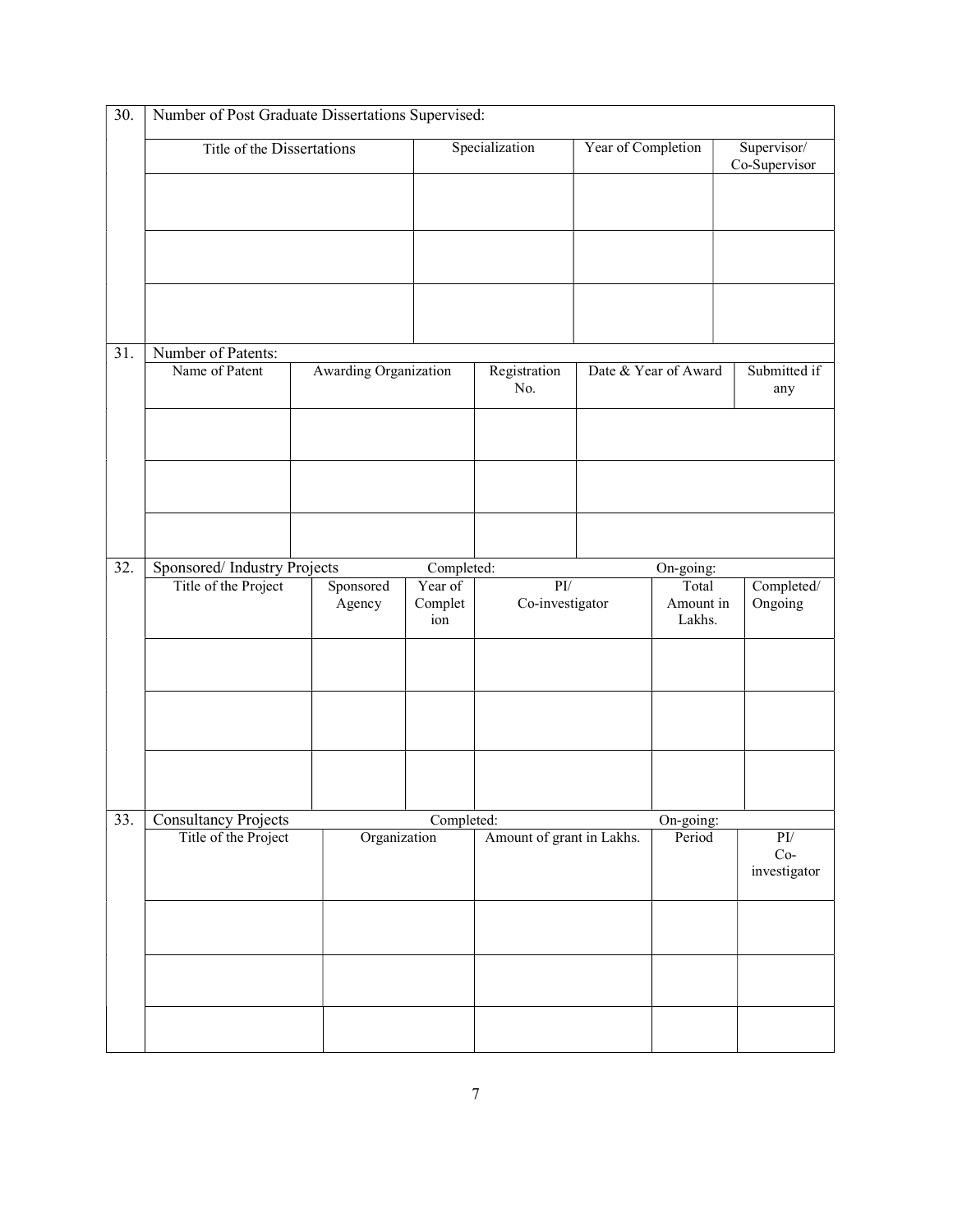| 34. | Number of Awards/Honours/Prizes/Medals:                                         |                                     |  |                          |                                  |                                |  |  |
|-----|---------------------------------------------------------------------------------|-------------------------------------|--|--------------------------|----------------------------------|--------------------------------|--|--|
|     | Awarded (Title)                                                                 |                                     |  |                          |                                  |                                |  |  |
|     |                                                                                 |                                     |  |                          |                                  |                                |  |  |
|     | Proposed, if any                                                                |                                     |  |                          |                                  |                                |  |  |
|     |                                                                                 |                                     |  |                          |                                  |                                |  |  |
| 35. | Number of Short-Term Courses/Workshop/ Symposiums/Seminars Conducted:           |                                     |  |                          |                                  |                                |  |  |
|     | Type of the<br>Course/Workshop/etc                                              | Name of the<br>Course/Workshop/etc. |  | Sponsori<br>ng<br>Agency | Period of Course                 | Coordinator/Co-<br>Coordinator |  |  |
|     |                                                                                 |                                     |  |                          |                                  |                                |  |  |
|     |                                                                                 |                                     |  |                          |                                  |                                |  |  |
|     |                                                                                 |                                     |  |                          |                                  |                                |  |  |
| 36. | Membership/Fellowship in Professional Bodies if any                             |                                     |  |                          |                                  |                                |  |  |
|     |                                                                                 | Name of the Professional Body       |  |                          | Membership status (Life/ Annual) |                                |  |  |
|     |                                                                                 |                                     |  |                          |                                  |                                |  |  |
|     |                                                                                 |                                     |  |                          |                                  |                                |  |  |
|     |                                                                                 |                                     |  |                          |                                  |                                |  |  |
|     |                                                                                 |                                     |  |                          |                                  |                                |  |  |
| 37. | Your immediate short-term plans for the development of research at IIIT Ranchi. |                                     |  |                          |                                  |                                |  |  |
|     | Research<br>(i)                                                                 |                                     |  |                          |                                  |                                |  |  |
|     |                                                                                 |                                     |  |                          |                                  |                                |  |  |
|     | (ii) Laboratory Development                                                     |                                     |  |                          |                                  |                                |  |  |
| 38. | List the courses you would like to develop at IIIT Ranchi.                      |                                     |  |                          |                                  |                                |  |  |
|     | Course Title(s)                                                                 |                                     |  |                          | Level (UG/PG)                    |                                |  |  |
|     |                                                                                 |                                     |  |                          |                                  |                                |  |  |
|     |                                                                                 |                                     |  |                          |                                  |                                |  |  |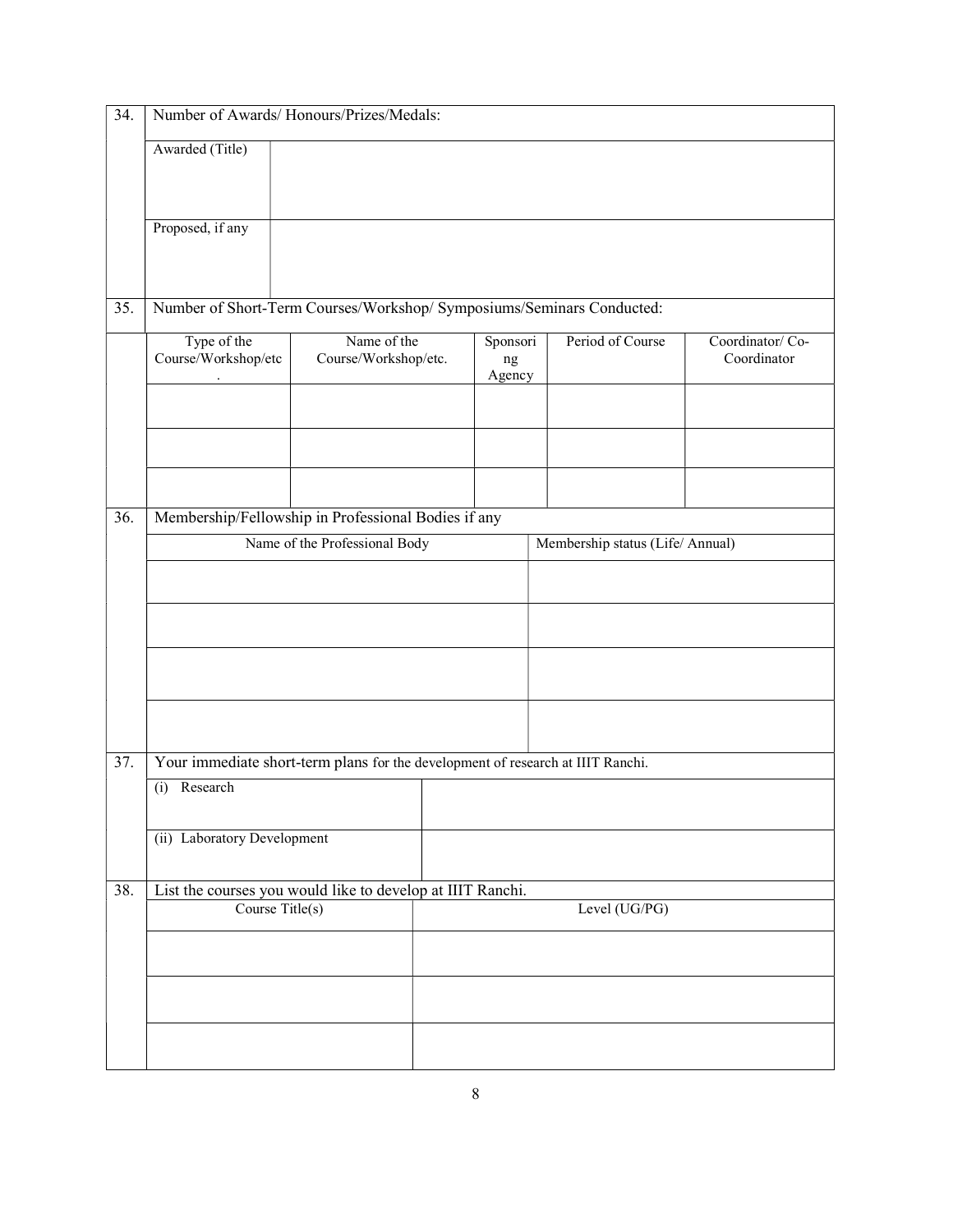|     | List the courses you would like to teach at IIIT Ranchi.   |  |                                                                                             |                  |  |  |  |  |
|-----|------------------------------------------------------------|--|---------------------------------------------------------------------------------------------|------------------|--|--|--|--|
|     | Course Title(s)                                            |  | Level (UG/PG)                                                                               |                  |  |  |  |  |
|     |                                                            |  |                                                                                             |                  |  |  |  |  |
|     |                                                            |  |                                                                                             |                  |  |  |  |  |
|     |                                                            |  |                                                                                             |                  |  |  |  |  |
|     |                                                            |  |                                                                                             |                  |  |  |  |  |
|     |                                                            |  |                                                                                             |                  |  |  |  |  |
|     |                                                            |  |                                                                                             |                  |  |  |  |  |
|     |                                                            |  |                                                                                             |                  |  |  |  |  |
|     |                                                            |  |                                                                                             |                  |  |  |  |  |
|     |                                                            |  |                                                                                             |                  |  |  |  |  |
|     |                                                            |  |                                                                                             |                  |  |  |  |  |
|     |                                                            |  |                                                                                             |                  |  |  |  |  |
| 40. | Number of Countries Visited:                               |  |                                                                                             |                  |  |  |  |  |
|     | Country Name                                               |  | Period                                                                                      | Purpose of visit |  |  |  |  |
|     |                                                            |  |                                                                                             |                  |  |  |  |  |
|     |                                                            |  |                                                                                             |                  |  |  |  |  |
|     |                                                            |  |                                                                                             |                  |  |  |  |  |
|     |                                                            |  |                                                                                             |                  |  |  |  |  |
| 41. | Notice period required to join IIIT Ranchi if<br>recruited |  |                                                                                             |                  |  |  |  |  |
| 42. |                                                            |  | Name two referees with complete contact details including address, Tel. Nos., Email address |                  |  |  |  |  |
|     | $\overline{\mathbf{i}}$ .                                  |  |                                                                                             |                  |  |  |  |  |
|     |                                                            |  |                                                                                             |                  |  |  |  |  |
|     |                                                            |  |                                                                                             |                  |  |  |  |  |
|     | $\overline{ii}$ .                                          |  |                                                                                             |                  |  |  |  |  |
|     |                                                            |  |                                                                                             |                  |  |  |  |  |
|     | Details of Demand Draft                                    |  |                                                                                             |                  |  |  |  |  |
|     |                                                            |  |                                                                                             |                  |  |  |  |  |
|     | (a) Name of the bank Issued.:                              |  |                                                                                             |                  |  |  |  |  |
| 43. | (b) Demand Draft No:                                       |  |                                                                                             |                  |  |  |  |  |
|     | (c) Date of Issue:                                         |  |                                                                                             |                  |  |  |  |  |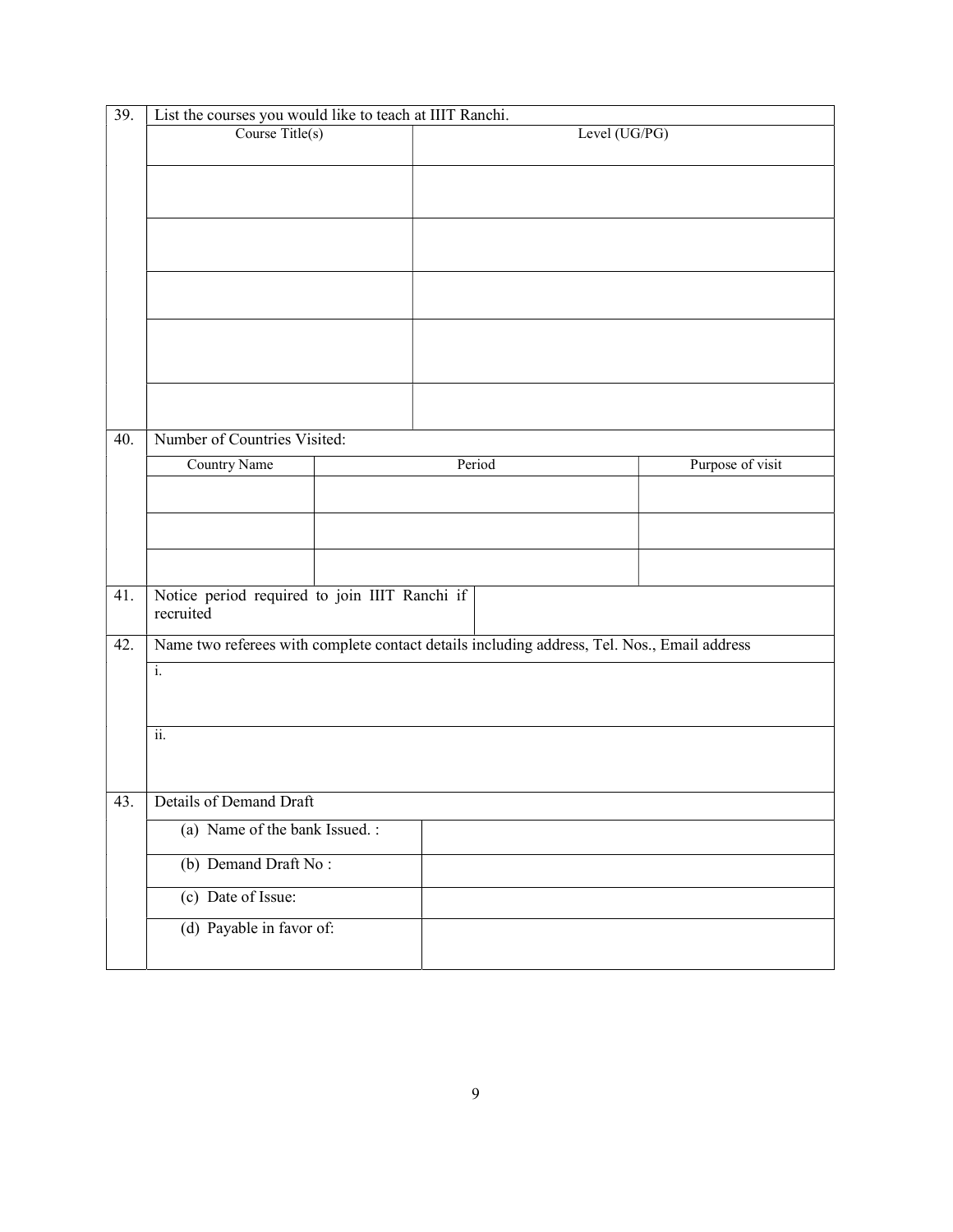| 44.    |                    | Any other relevant information                                                                                      |  |
|--------|--------------------|---------------------------------------------------------------------------------------------------------------------|--|
|        |                    |                                                                                                                     |  |
|        |                    |                                                                                                                     |  |
|        |                    |                                                                                                                     |  |
|        |                    |                                                                                                                     |  |
|        |                    |                                                                                                                     |  |
|        |                    |                                                                                                                     |  |
|        |                    |                                                                                                                     |  |
|        |                    |                                                                                                                     |  |
|        |                    |                                                                                                                     |  |
| 45.    |                    | List of Enclosures:                                                                                                 |  |
|        | $\overline{i}$ .   |                                                                                                                     |  |
|        | 11.                |                                                                                                                     |  |
|        | $\dddotsc$<br>111. |                                                                                                                     |  |
|        | iv.                |                                                                                                                     |  |
|        | V.                 |                                                                                                                     |  |
|        |                    |                                                                                                                     |  |
|        |                    |                                                                                                                     |  |
|        |                    |                                                                                                                     |  |
|        |                    |                                                                                                                     |  |
|        |                    |                                                                                                                     |  |
|        |                    | <b>DECLARATION</b>                                                                                                  |  |
|        |                    | I hereby, solemnly declare that the information furnished in this application is true and correct to the best of my |  |
|        |                    | knowledge and belief. If at any time, I am found to have concealed/suppressed any material/information or given any |  |
|        |                    | false details, my appointment shall be liable to be summarily terminated.                                           |  |
|        |                    |                                                                                                                     |  |
| Place: |                    |                                                                                                                     |  |
|        |                    |                                                                                                                     |  |
| Date:  |                    |                                                                                                                     |  |
|        |                    | <b>Full Signature of the Applicant</b>                                                                              |  |

Note: Any information may be given by adding annexure if space is not sufficient.